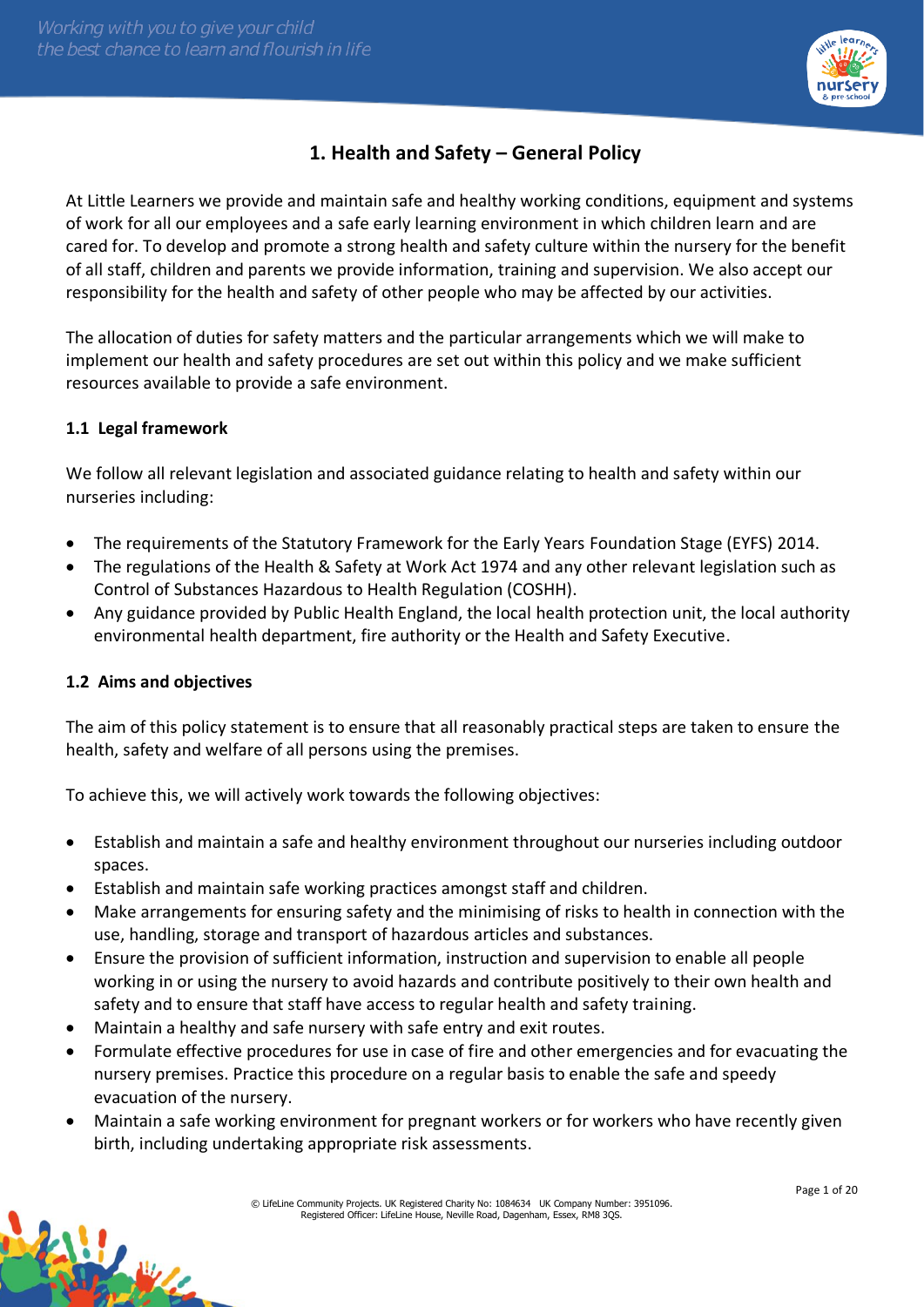

- Maintain a safe environment for those with special educational needs and disabilities and ensure all areas of the nursery are accessible (wherever practicable).
- Provide a safe environment for students or trainees to learn in.
- Encourage all staff, visitors and parents to report any unsafe working practices or areas to ensure immediate response by the management.

We believe the risks in our nursery environments are low and we will maintain the maximum protection for children, staff and parents. The nursery will:

- Ensure all entrances and exits from the building, including fire exits are clearly identifiable and remain clear at all times.
- Regularly check the premises room by room for structural defects, worn fixtures and fittings or electrical equipment and take the necessary remedial action.
- Ensure that all staff, visitors, parents and children are aware of the fire procedures and regular fire drills are carried out.
- Have the appropriate fire detection and control equipment which is checked regularly to make sure it is in working order.
- Ensure that all members of staff are aware of the procedure to follow in case of accidents for staff, visitors and children.
- Ensure that all members of staff take all reasonable action to control the spread of infectious diseases and wear protective gloves and clothing where appropriate.
- Ensure there are suitable hygienic changing facilities.
- Prohibit smoking on our premises.
- Prohibit any contractor from working on the premises without prior discussion with Nursery Managers.
- Encourage children to manage risks safely and prohibit running inside the nurseries unless in designated areas.
- Risk assess all electrical sockets and take appropriate measures to reduce risks where necessary and ensure no trailing wires are left around the nursery.
- Ensure all cleaning materials are placed out of the reach of children and kept in their original containers.
- Wear protective clothing when cooking or serving food.
- Prohibit certain foods that may relate to children's allergies, e.g. peanuts are not allowed in the nursery.
- Follow our Children's Health policy in relation to allergies and allergic reactions for children who have allergies.
- Ensure risk assessments are undertaken on the storage and preparation of food produce within the nursery.
- Familiarise all staff and visitors with the position of the first aid boxes and ensure all know who the appointed first aiders are.
- Provide appropriately stocked first aid boxes and check their contents regularly.
- Ensure children are supervised at all times.

W.

• Ensure no student or volunteer is left unsupervised at any time.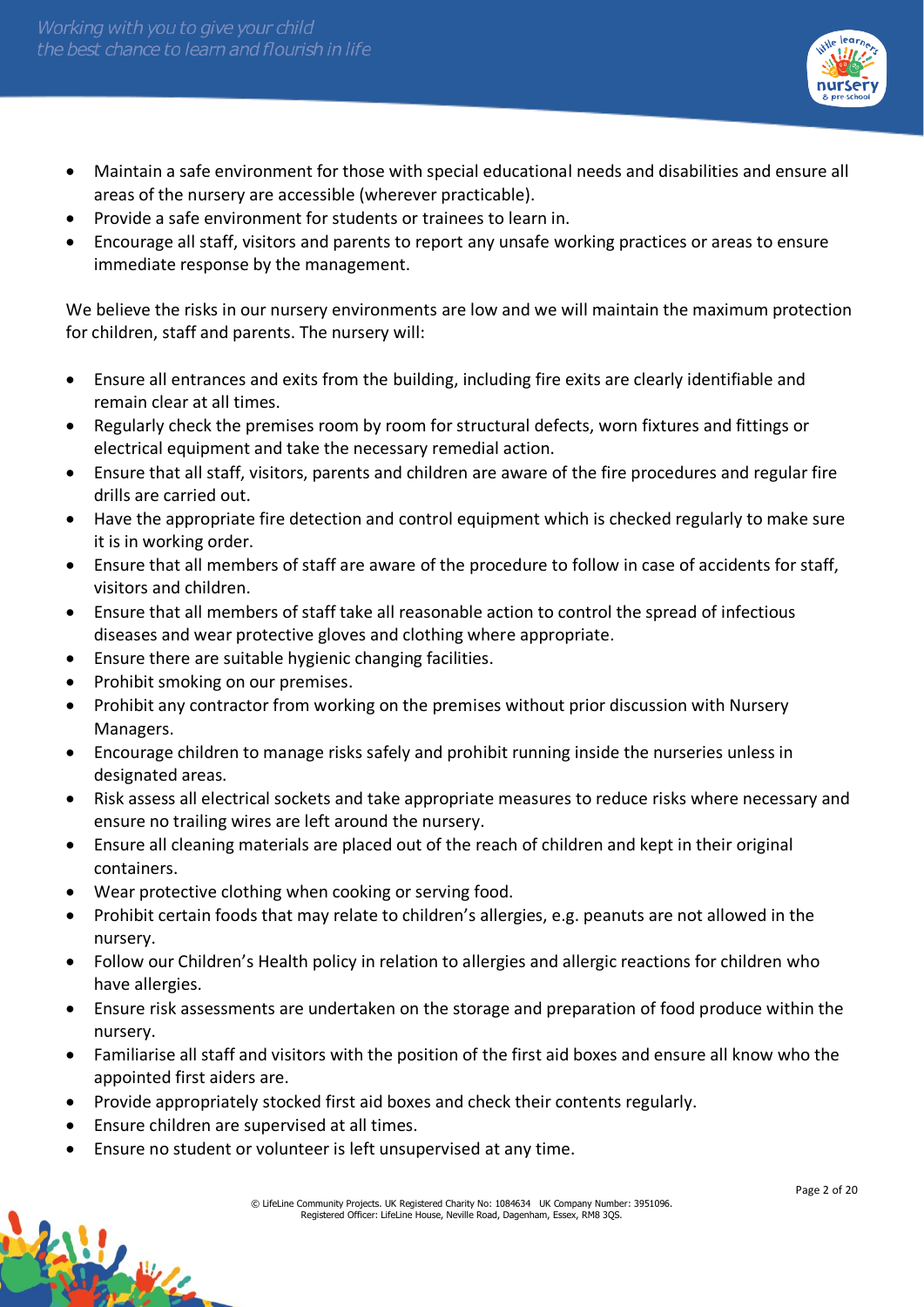# **1.3 Responsibilities**

Our competent Health and Safety person is:

Julia Ward Business & Quality Manager Tel: 020 8597 2900 Mobile: 07843 156 288 [juliaward@lifelineprojects.co.uk](mailto:juliaward@lifelineprojects.co.uk)

Our Nursery Managers have overall responsibility for implementing and ensuring the requirements of this policy are carried out:

| Elm Park      | Manager                | Terri Noone          |
|---------------|------------------------|----------------------|
|               | <b>Deputy Managers</b> | Jodie Richards       |
|               |                        | <b>Terri Stanley</b> |
| <b>Ilford</b> | Manager                | Fatma Mbwana         |
|               | <b>Deputy Manager</b>  | Francesca Auger      |

All employees have the responsibility to co-operate with senior staff and Nursery Managers to achieve a healthy and safe nursery and to take reasonable care of themselves and others. Neglect of health and safety regulations/duties will be regarded as a disciplinary matter.

Whenever a member of staff notices a health or safety problem which they are not able to rectify, they must immediately report it to the appropriate person named above. Parents and visitors are requested to report any concerns they may have to the Manager or Deputy Manager.

Daily contact and regular staff meetings provide consultation between management and employees. This will include health and safety matters.

# **1.4 Health and safety training**

松山

Nursery Managers are responsible for monitoring staff training in conjunction with the HR department.

Health and safety is covered in all induction training for new staff. The training timetable is as follows:

| Area                          | <b>Training required</b> | <b>Who</b>             |
|-------------------------------|--------------------------|------------------------|
| Changing nappies              | In house training        | All staff and students |
| Dealing with blood            | In house training        | All staff and students |
| First aid                     | External course          | All staff              |
| Fire safety procedures        | In house training        | All staff and students |
| Fire warden duties            | External course          | Fire warden(s)         |
| Manual handling               | In house training/course | All staff and students |
| Risk assessment               | In house training/course | All staff              |
| Safeguarding/child protection | In house training/course | All staff and students |

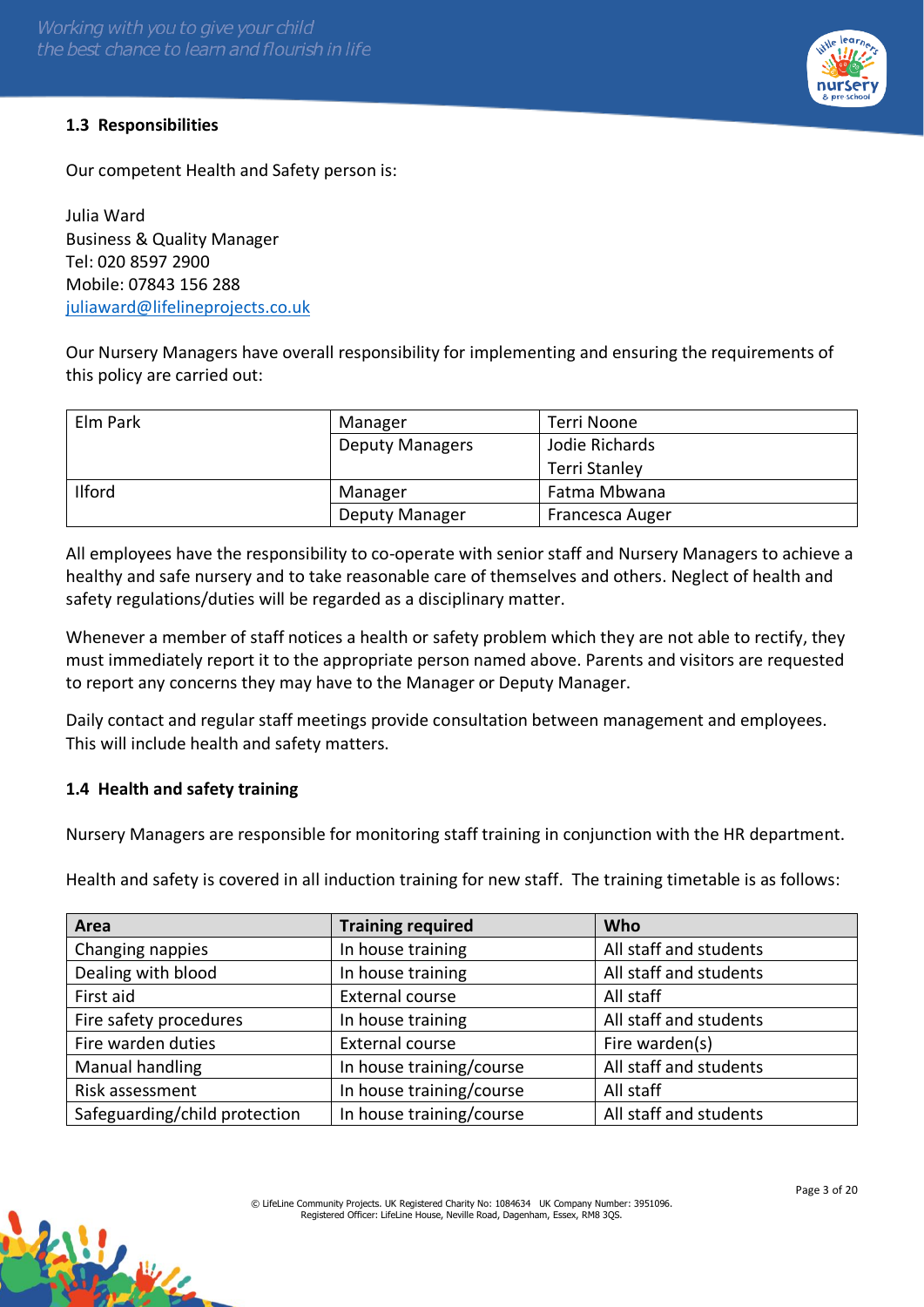

At least one member of staff on duty holds a full paediatric First Aid at Work certificate in the nursery and when on outings. Our trained first aiders are identified on the staff information boards in our reception areas.

# **1.5 Health and safety arrangements**

- All staff are responsible for general health and safety in the nursery.
- Risk assessments will be conducted on all areas of the nursery, including rooms, activities, outdoor areas, resources and cleaning equipment.
- These are reviewed at regular intervals and when arrangements change.
- All outings away from the nursery (however short) will include a prior risk assessment more details are included in our Outings policy.
- All equipment, rooms and outdoor areas will be checked thoroughly by staff before children access them or the area. These checks will be recorded and initialled by the staff responsible. Unsafe areas will be made safe/removed from the area by this member of staff to promote the safety of children. If this cannot be achieved the manager will be notified immediately.
- We provide appropriate facilities for all children, staff, parents and visitors to receive a warm welcome and provide for their basic care needs, e.g. easy to access toilet area and fresh drinking water.
- The nursery will adhere to the Control of Substances Hazardous to Health Regulation (COSHH) to ensure all children, staff, parents and visitors are safe in relation to any chemicals we may use on the premises.
- All staff and students will receive appropriate training in all areas of health and safety which will include safety checks, risk assessments, manual handling and fire safety. We may also use risk assessments for particular activities and resources for children.
- We have a clear accident and first aid policy to follow in the case of any person in the nursery suffering injury from an accident or incident.
- We have a clear fire safety policy and procedure which supports the prevention of fire and the safe evacuation of all persons in the nursery. This is shared with all staff, students, parents and visitors to the nursery.
- We review accident and incident records to identify any patterns/hazardous areas.
- All health and safety matters are reviewed informally on an ongoing basis and formally every six months or when something changes. Staff and parents will receive these updates, as with all policy changes, as and when they happen.
- Staff and parents are able to contribute to any policy through the suggestion scheme and during the regular meetings held at nursery.

The policy is kept up to date and reviewed annually, or as and when required. We therefore welcome any useful comments from members of staff, parents and visitors regarding this policy.

# **1.6 Overall Approach to Risk Assessment**

At Little Learners we promote the safety of children, parents, staff and visitors by reviewing and reducing any risks.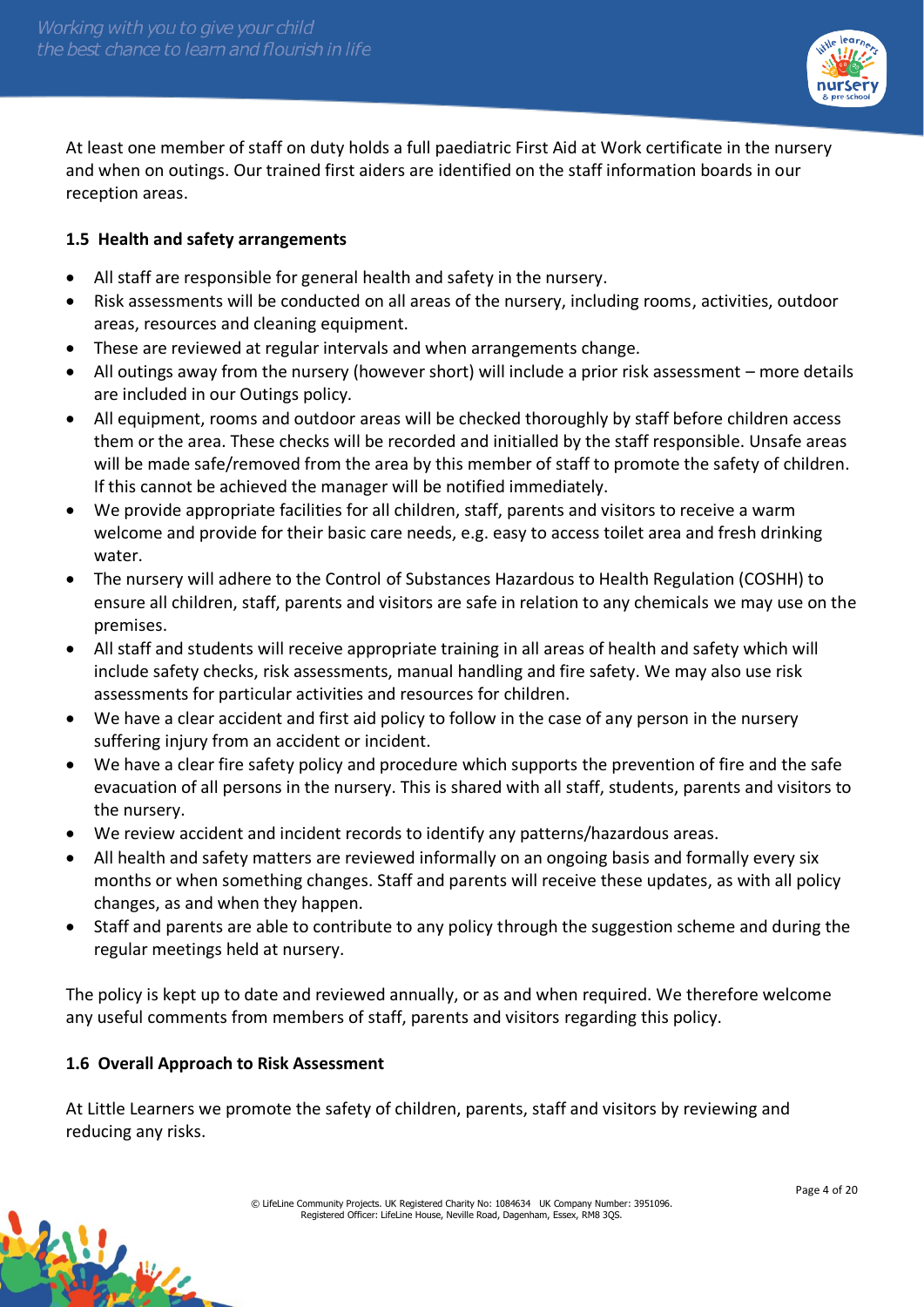

Risk assessments document the hazard/aspects of the environment that needs to be checked on a regular basis, who could be harmed, existing controls, the seriousness of the risk/injury, any further action needed to control the risk, who is responsible for what action, when/how often will the action be undertaken, and how this will be monitored and checked and by whom.

Little Learners carries out written risk assessments regularly. These are regularly reviewed and cover potential risks to children, staff and visitors at the nursery. When circumstances change in the nursery, e.g. a significant piece of equipment is introduced, we review our current risk assessment or conduct a new risk assessment dependent on the nature of this change.

Nominated staff are trained in the risk assessment process to ensure understanding and compliance.

All outings away from the nursery are individually risk assessed. For more details, refer to the Outings policy.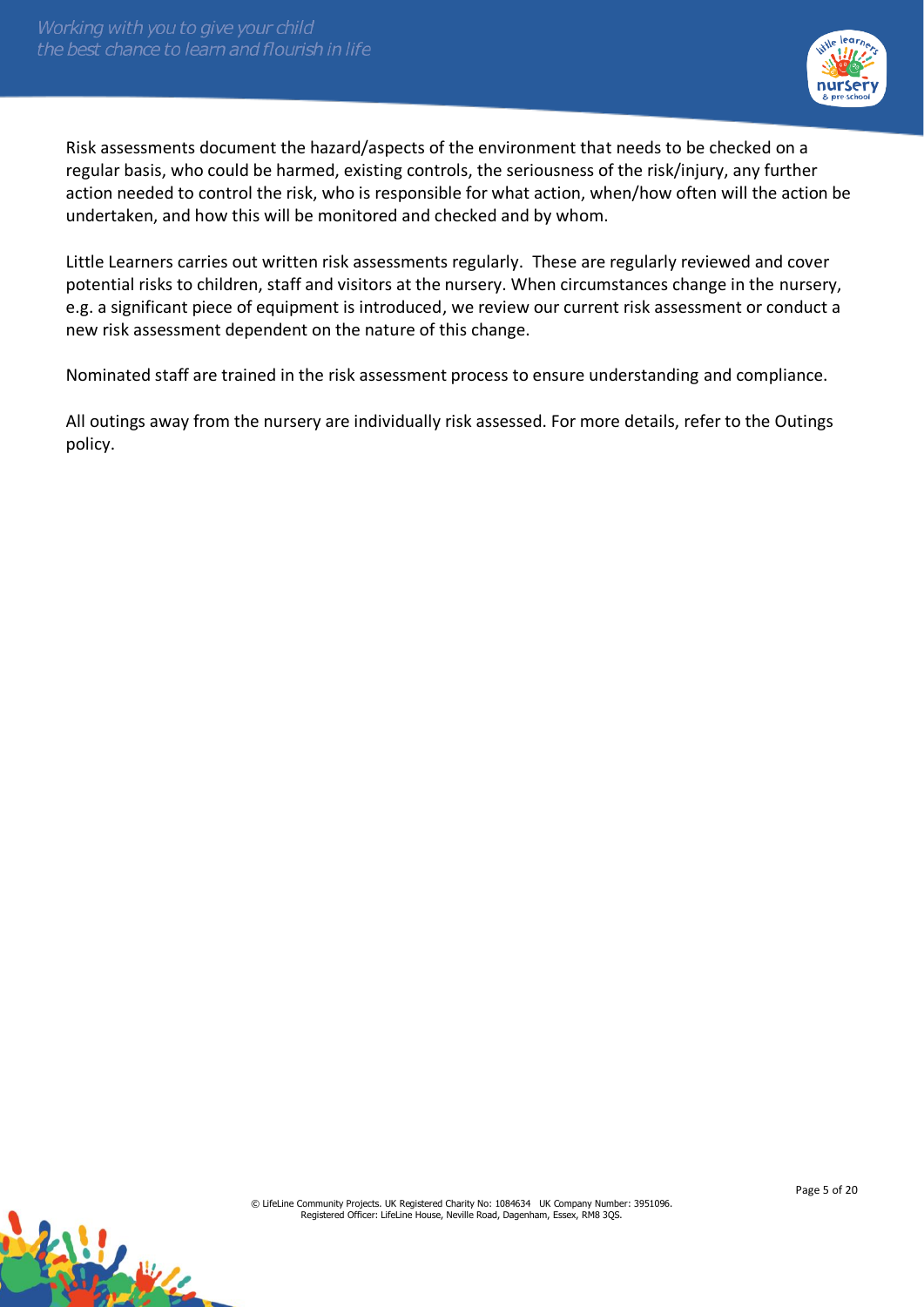

# **1. Health and Safety Procedures**

This part of the Health and Safety policy covers our arrangements in the following areas:

| Dangerous substances                     | Page 6  |
|------------------------------------------|---------|
| <b>Electrical equipment</b>              | Page 6  |
| Fire safety and drills                   | Page 6  |
| Food Hygiene                             | Page 8  |
| Gas appliances                           | Page 10 |
| <b>Handling Animals</b>                  | Page 10 |
| <b>Healthy Workplace</b>                 | Page 12 |
| <b>Mains Information</b>                 | Page 14 |
| <b>Manual Handling</b>                   | Page 14 |
| No Smoking Policy                        | Page 17 |
| Outings                                  | Page 17 |
| <b>Risk Assessment</b>                   | Page 17 |
| Room Temperatures                        | Page 18 |
| <b>Safety Checks</b>                     | Page 19 |
| <b>Water Supplies</b>                    | Page 19 |
| Workstation and Display Screen Equipment | Page 19 |

#### **1. Dangerous substances**

All dangerous substances, including chemicals are kept in locked areas out of children's reach. All substances are kept in their original containers with their original labels attached. Safety Data Sheets (Control of Substances Hazardous to Health (COSHH)) and risk assessments are kept for all substances and the appropriate personal protection taken e.g. gloves, apron and goggles.

#### **2. Electrical equipment**

- We conduct PAT testing of electrical appliances and equipment, at least annually, to ensure they are safe to use.
- All electrical cables are kept out of the reach of children wherever possible and shielded by furniture where they need to be at floor level.
- Electrical sockets are all risk assessed and any appropriate safety measures are in place to ensure the safety of the children.

#### **3. Fire safety and drills**

Harry House

The Nursery Manager and designated fire marshal(s) make sure the nursery premises are compliant with fire safety regulations. They seek advice from the local fire safety officer as necessary, including following any major changes or alterations to the premises.

The Nursery Manager has overall responsibility for the fire drill and evacuation procedures. Depending on the location, drills are carried out and recorded every six to twelve weeks or as and when a large change occurs, e.g. a large intake of children or a new member of staff joins the nursery. These drills will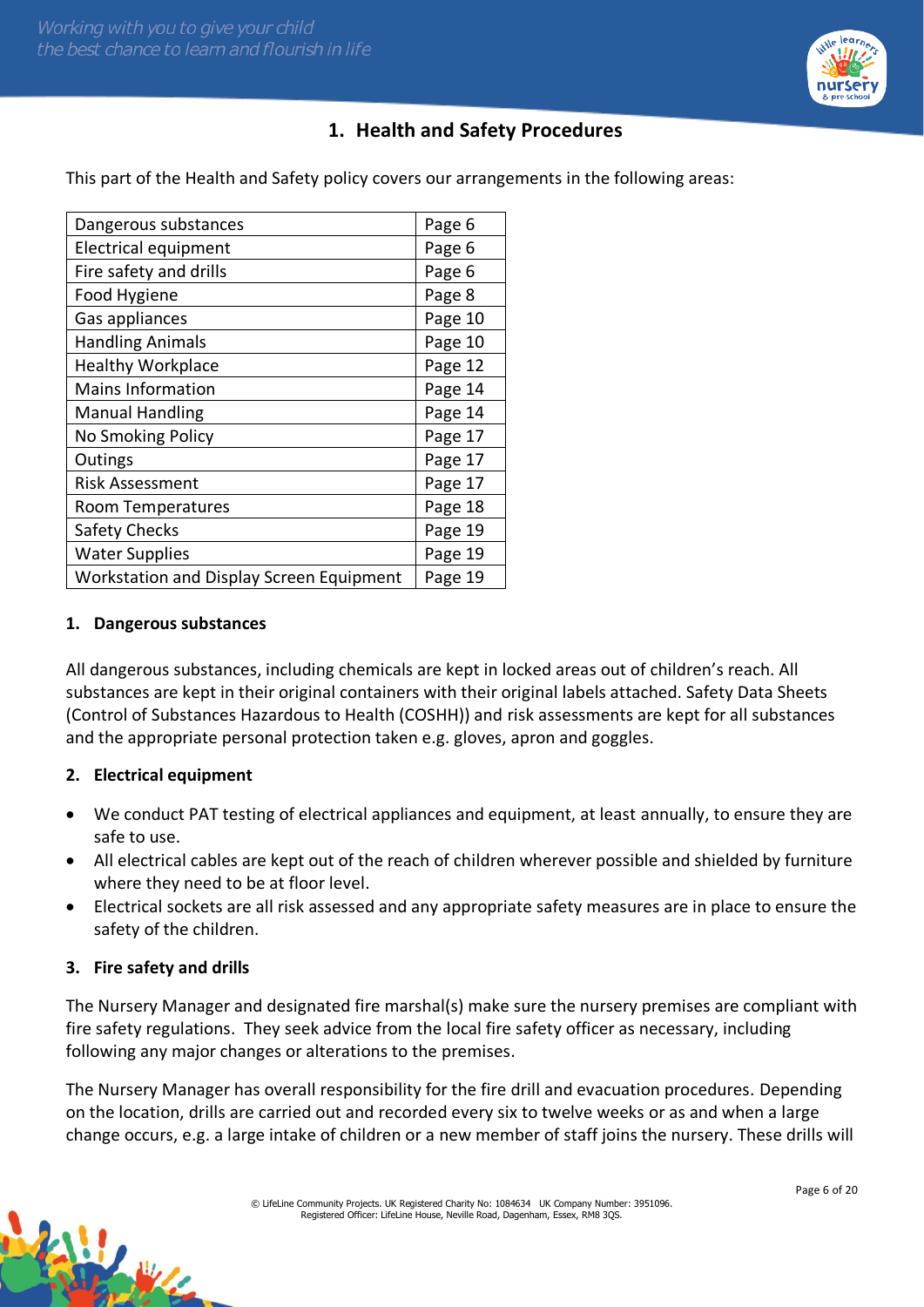松山



occur at different times of the day and on different days to ensure evacuations are possible under different circumstances and all children and staff participate in the rehearsals.

The Nursery Manager checks fire detection and control equipment and fire exits in line with the timescales in the checklist below.

### **3.1 Fire detection and control equipment checklist**

| <b>Elm Park</b>                   | <b>Who checks</b>      | <b>How often</b>   | <b>Location</b>          |
|-----------------------------------|------------------------|--------------------|--------------------------|
| Escape route/fire exits (all fire | Staff responsible for  | Every morning and  | All rooms                |
| exits must be clearly             | risk assessments       | every evening      |                          |
| identifiable)                     | within each room       |                    |                          |
| Fire alarms                       | Manager                | Every three        | Manual system in use     |
|                                   |                        | months             |                          |
| Fire doors closed, in good        | All staff              | Daily              | All rooms                |
| repair, doors free of             |                        |                    |                          |
| obstruction and easily opened     |                        |                    |                          |
| from the inside                   |                        |                    |                          |
| Fire extinguishers and            | Health and safety      | Annually           | Staff office, main hall, |
| blankets                          | officer                |                    | downstairs, kitchen,     |
|                                   |                        |                    | separate building.       |
|                                   |                        |                    | Fire blanket in kitchen. |
| Evacuation pack                   | Manager                | Every three        | In drawer in chest in    |
|                                   |                        | months             | main hallway             |
| Smoke detectors                   | LifeLine Maintenance   | Annually           | Location identified on   |
|                                   | operative              |                    | floor plan               |
| <b>Ilford</b>                     | <b>Who checks</b>      | <b>How often</b>   | <b>Location</b>          |
| Escape route/fire exits (all fire | Practitioners          | As part of morning | Front door               |
| exits must be clearly             |                        | and afternoon      | Garden exit from pre-    |
| identifiable)                     |                        | checks             | school                   |
|                                   |                        |                    | Garden Exit              |
| Fire alarms                       | <b>Thameside Fire</b>  | Every 6 months     | Location identified on   |
|                                   | Protection             |                    | floor plan               |
| Fire doors closed, in good        | All staff              | Throughout the     | Location identified on   |
| repair, doors free of             |                        | day                | floor plan               |
| obstruction and easily opened     |                        |                    |                          |
| from the inside                   |                        |                    |                          |
| Fire extinguishers and            | <b>Thameside Fire</b>  | Annually           | Location identified on   |
| blankets                          | Protection             |                    | floor plan               |
| Evacuation pack                   | <b>Nursery Manager</b> | Monthly            | Reception                |
| Smoke/heat alarms                 | LifeLine Maintenance   | Annually           | Location identified on   |
|                                   | operative              |                    | floor plan               |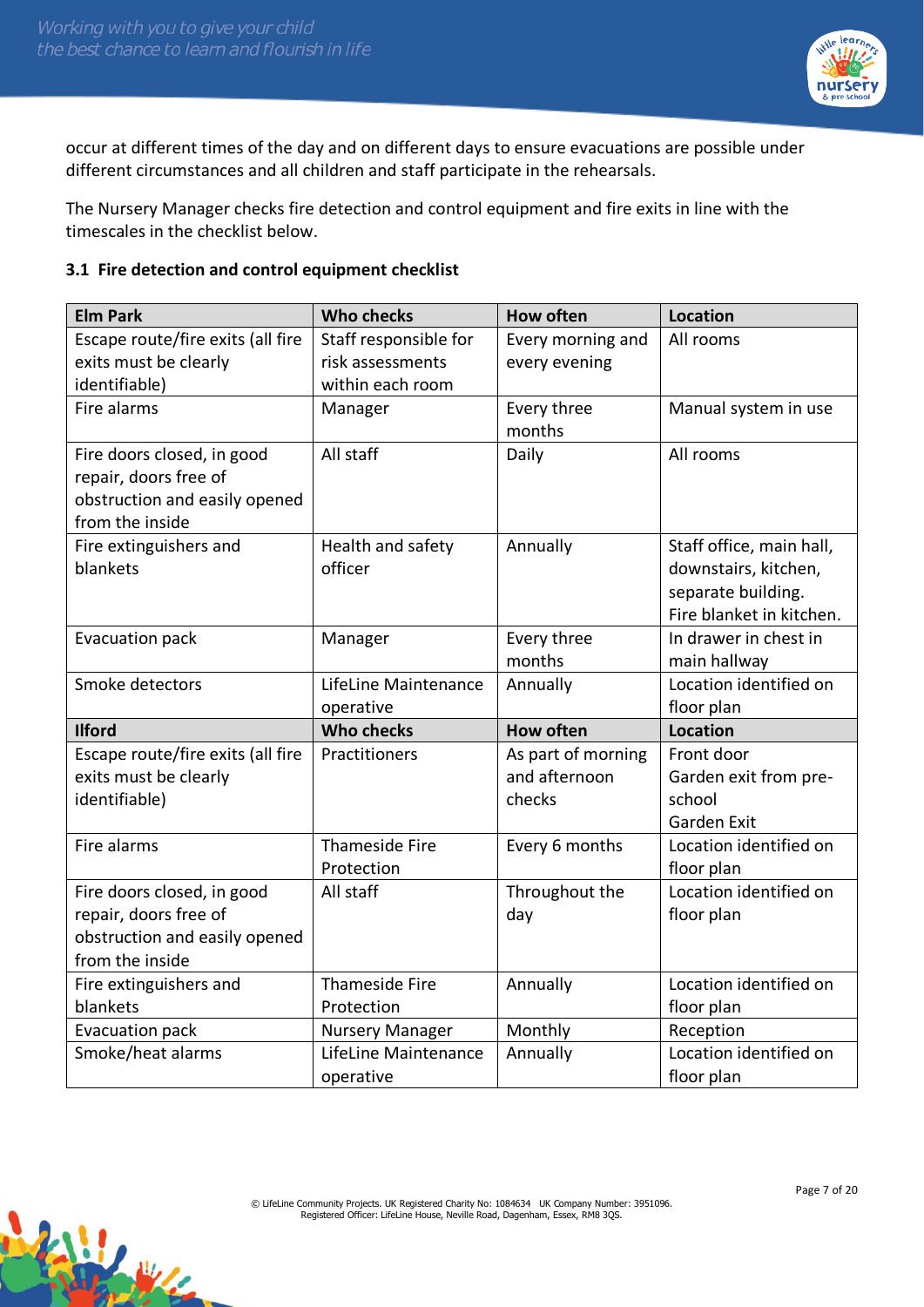# **3.2 Registration**

An accurate record of all staff and children present in the building is kept at all times and children/staff are marked in and out on arrival and departure. An accurate record of visitors is kept in the visitor's book. These records will be taken, along with the register and emergency contacts list, in the event of a fire.

### **4. Food Hygiene**

We maintain the highest possible food hygiene standards with regard to the purchase, storage, preparation and serving of food.

Our nurseries are registered as food providers with local authority Environmental Health Department.

#### **Our Procedures**

### **4.1 Children**

- Children do not have unsupervised access to the kitchen.
- Children are not allowed to enter the kitchen except for supervised cooking activities.
- When children take part in cooking activities, they:
	- are supervised at all times
	- understand the importance of hand washing and simple hygiene rules
	- are kept away from hot surfaces and hot water
	- do not have unsupervised access to electrical equipment, such as blenders etc.

#### **4.2 Cleaning**

- All surfaces are non-porous.
- All surfaces are cleaned with anti-bacterial spray.
- Food preparation areas are cleaned before use as well as after use.
- All utensils, crockery etc are clean and stored appropriately.
- Fridges are cleaned out weekly.
- Microwaves are cleaned every day.
- Ovens are cleaned out daily and recorded on the cleaning schedule.
- Freezers are cleaned out every six months and recorded.
- All cupboards to be cleaned out monthly.
- Only appropriate coloured kitchen cloths to be used. These are washed daily on a hot wash.
- Windows are opened as often as possible, along with any vents, and are protected by fly guards.
- All plugs to be pulled out of their sockets at the end of each day and switches switched off where practicable (with the exception of the fridge and freezer).
- There are separate facilities for hand-washing and for washing-up.
- Doors/gates to the kitchen to be kept closed/locked at all times.

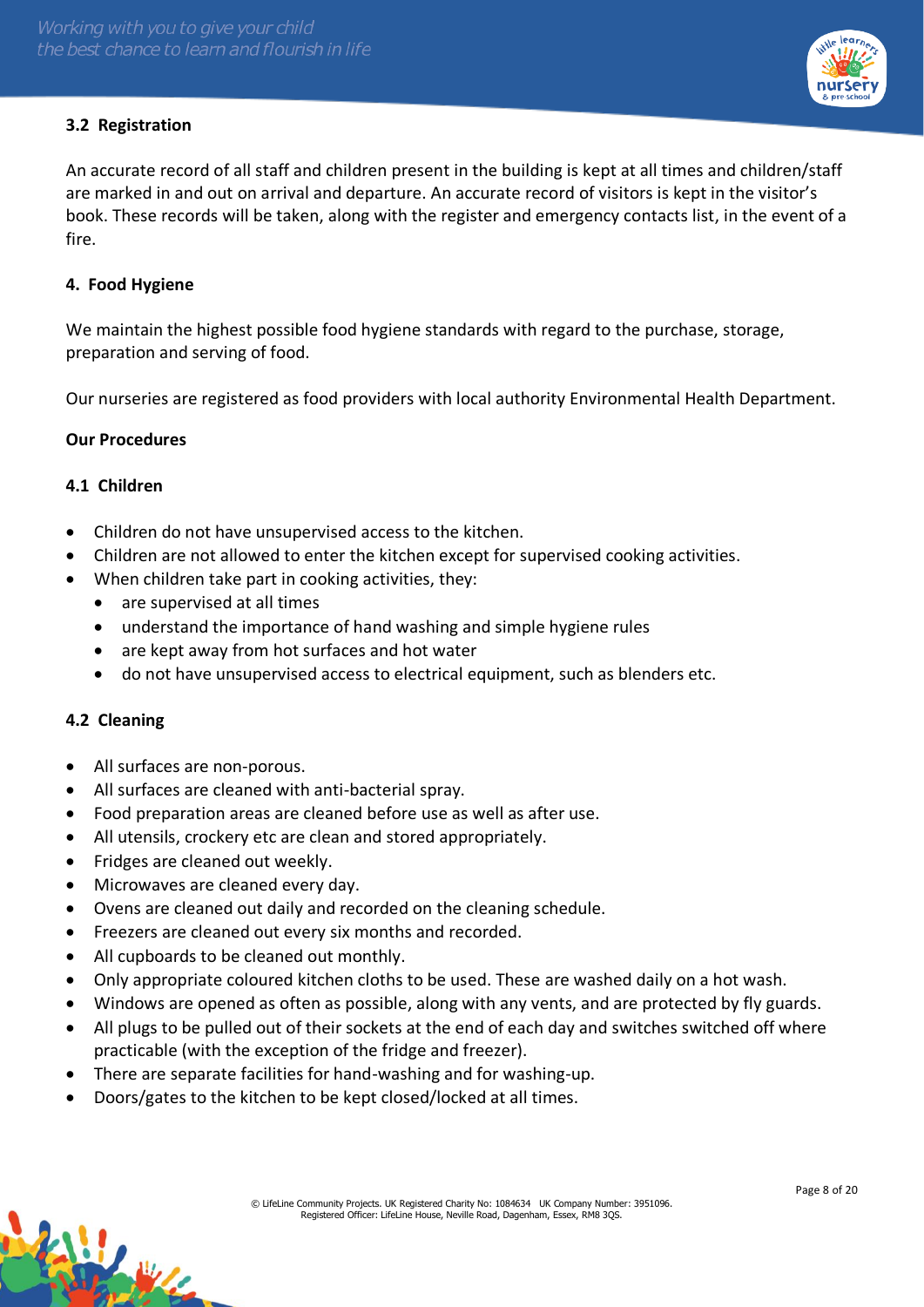

# **4.3 Cleaning materials**

• Kitchen cleaning materials and other dangerous materials are stored out of children's reach.

### **4.4 Food safety**

- We use reliable suppliers for the food we purchase.
- The person responsible for food preparation and serving carries out daily opening and closing checks in the kitchen to ensure standards are met consistently (see Safer Food, Better Business.)
- Fridge and freezer temperatures are recorded first thing in the morning and at the end of the day by the cook.
- Food is stored at correct temperatures and is checked to ensure it is in-date and not subject to contamination by pests, rodents or mould.
- All food to be covered at all times in and out of the fridge and dated to show when each product was opened.
- When re-heating food, it should be over 75°C, checked with the probe thermometer and recorded, then cooled down before serving. Food prepared on the premises must be checked with the probe thermometer before serving.
- Food served but not used immediately should be appropriately covered and placed in the fridge/freezer within 60 minutes. If this is not followed, food should be discarded immediately.
- All opened packets are dated when opened and placed in an airtight container e.g. baby food, raisins, cereal etc.
- Blended food should be placed in suitable airtight containers, named and dated.
- Waste food is disposed of daily.

# **4.5 Reporting of food poisoning**

- a) Food poisoning can occur for a number of reasons; not all cases of sickness or diarrhoea are as a result of food poisoning and not all cases of sickness or diarrhoea are reportable.
- b) Where children and/or adults have been diagnosed by a GP or hospital doctor to be suffering from food poisoning and where it seems possible that the source of the outbreak is within the nursery, the manager will contact the Environmental Health Department to report the outbreak and will comply with any investigation.
- c) Any confirmed cases of food poisoning affecting two or more children looked after on the premises are notified to Ofsted as soon as reasonably practicable, and always within 14 days of the incident.

# **4.6 Staff training**

- The person in charge and the person responsible for food preparation understands the principles of Hazard Analysis and Critical Control Point (HACCP) as it applies to our business. This is set out in Safer Food, Better Business (Food Standards Agency 2011). The basis for this is risk assessment of the purchase, storage, preparation and serving of food to prevent growth of bacteria and food contamination.
- All staff involved in the preparation and handling of food follow the guidelines of Safer Food, Better Business.
- All staff involved in the preparation and handling of food have received training in food hygiene.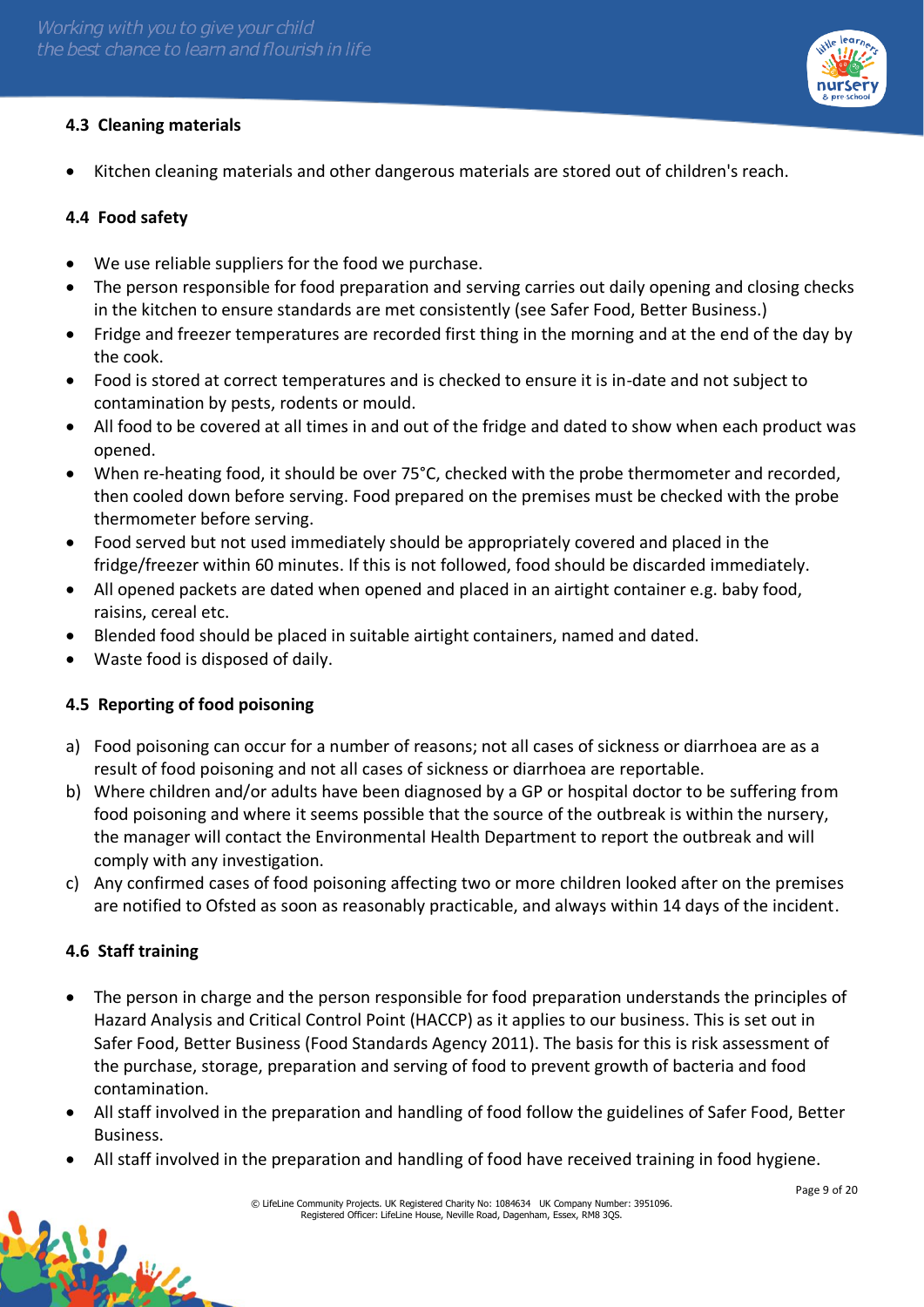# **5. Gas appliances**

All gas appliances are checked annually by a registered Gas Safety Register engineer.

A carbon monoxide detector is fitted in the kitchen at Elm Park nursery. There is no gas at Ilford therefore a detector is not required.

### **6. Handling Animals**

At Little Learners we recognise that pets can help meet the emotional needs of children and adults. Caring for pets also gives children the opportunity to learn how to be gentle and responsible for others and supports their learning and development. We encourage children to learn about the natural world, its animals and other living creatures as part of our curriculum. Although we recognise the benefit this contact can have on the children in our care, as a nursery we do recognise the risk this can pose.

Therefore, to ensure we minimise the risk to children in our care we ask all parent/guardians, to inform us of all known allergies and consent to their child handling animals. We also take the following procedures:

# **6.1 Procedures for animals in the setting as pets**

- We take account of the views of parents and children when selecting pets.
- We check any known allergy details of all the children. These are recorded on each child's application form prior to starting at Little Learners.
- We carry out a risk assessment with a knowledgeable person accounting for any hygiene or safety risks posed by the pet.
- We ensure all consent forms are completed.
- We provide secure and suitable housing for the pet.
- We make sure all pets are registered with a vet and have had all of their relevant vaccinations and other regular health measures, such as de-worming are up-to-date.
- Children are taught correct handling and care of the pet and are supervised at all times.
- Pets are not allowed near food, dishes, worktops or food preparation areas.
- Children will wash their hands with soap and water after handling pets, and will be encouraged not to place their hands in their mouths while pets are being handled. Staff will explain the importance of this to children.
- Children will be encouraged to leave comforters e.g. soft toys, blankets and dummies, in an area away from pets to ensure cross-contamination is limited.
- Children will not have contact with animal soil or soiled bedding.
- Only staff have responsibility for cleaning out the animals and they wear disposable gloves when cleaning handling soiled items from animal.
- We keep records animal care records e.g. feeding times, cleaning out rota's etc.

# **6.2 Pets from home/brought in by visitors**

William

If a child brings a pet from home to visit the nursery as a planned activity, parents of all children who will be in contact or in the same area as the pet are informed.

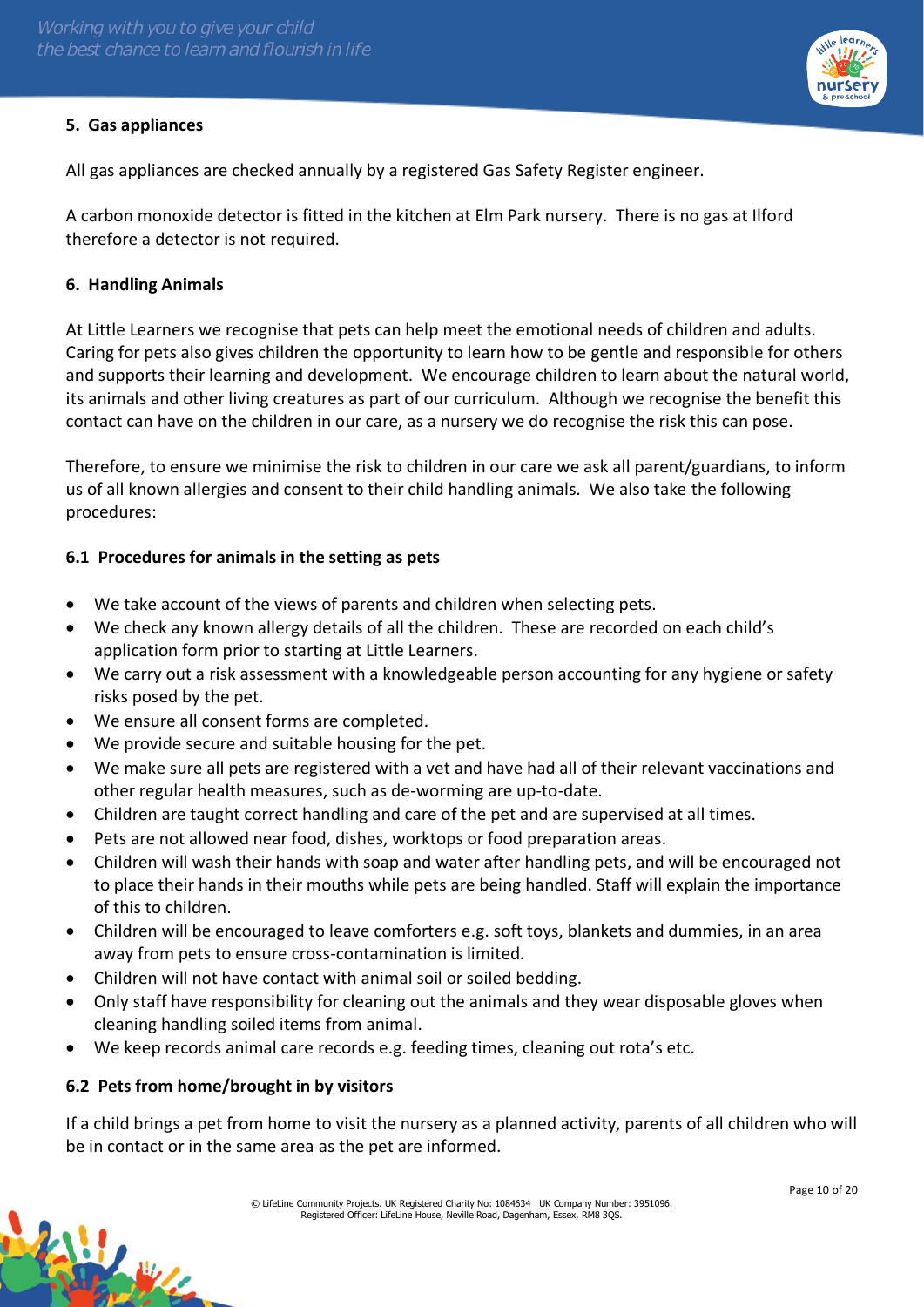

We follow the procedures as stated in 6.1 above to ensure risks to children are minimised.

Any animals or creatures brought in by visitors to show the children will remain the responsibility of pet owner.

The pet owner will assist Little Learners in carrying out a risk assessment, detailing how the animal or creature is to be handled and how any safety or hygiene issues will be addressed.

### **6.3 Our Procedures for visits to farms**

- A site visit must be made by a member of staff before an outing to a farm can be arranged. We check that the farm is well-managed, that the grounds and public areas are as clean as possible and that suitable first aid arrangements are in place. Animals should be prohibited from any outdoor picnic areas.
- We check that the farm has suitable washing facilities, appropriately signposted, with running water, soap and disposable towels or hot air hand dryers. Any portable water taps should be appropriately designed in a suitable area.
- We will ensure that there is an adequate number of adults to supervise the children, taking into account the age and stage of development of the children.
- We will explain to the children that they will not be allowed to eat or drink anything, including crisps and sweets, or place their hands in their mouths, while touring the farm because of the risk of infection and explain why.
- We will ensure suitable precautions are in place where appropriate e.g. in restricted areas such as near slurry pits or where animals are isolated.
- Although the risk of infection is low, pregnant staff/volunteers are not permitted to visit farms during lambing season which runs from January to April.

#### **6.4 During the visit**

- If children are in contact with, or feeding animals, we will warn them not to place their faces against the animals or put their hands in their own mouths afterwards, and explain why.
- We will encourage children to leave comforters (e.g. soft toys and blankets) and dummies either at nursery, in the transport used or in a bag carried by a member of staff to ensure crosscontamination is limited.
- After contact with animals and particularly before eating and drinking, we will ensure all children, staff and volunteers wash and dry their hands thoroughly. If young children are in the group, hand washing will be supervised. We will always explain why the children need to do this.
- Meals, breaks or snacks will be taken well away from the areas where animals are kept and children will be warned not to eat anything which has fallen on the ground. Any crops produced on the farm will be thoroughly washed in portable water before consumption.
- We will ensure children do not consume unpasteurised produce, e.g. milk or cheese.
- Manure or slurry presents a particular risk of infection and children will be warned against touching it. If they do touch it, we will ensure that they thoroughly wash and dry their hands immediately.
- We will ensure all children, staff and volunteers wash their hands thoroughly before departure.
- We will ensure footwear and clothing is as free as possible from faecal materials.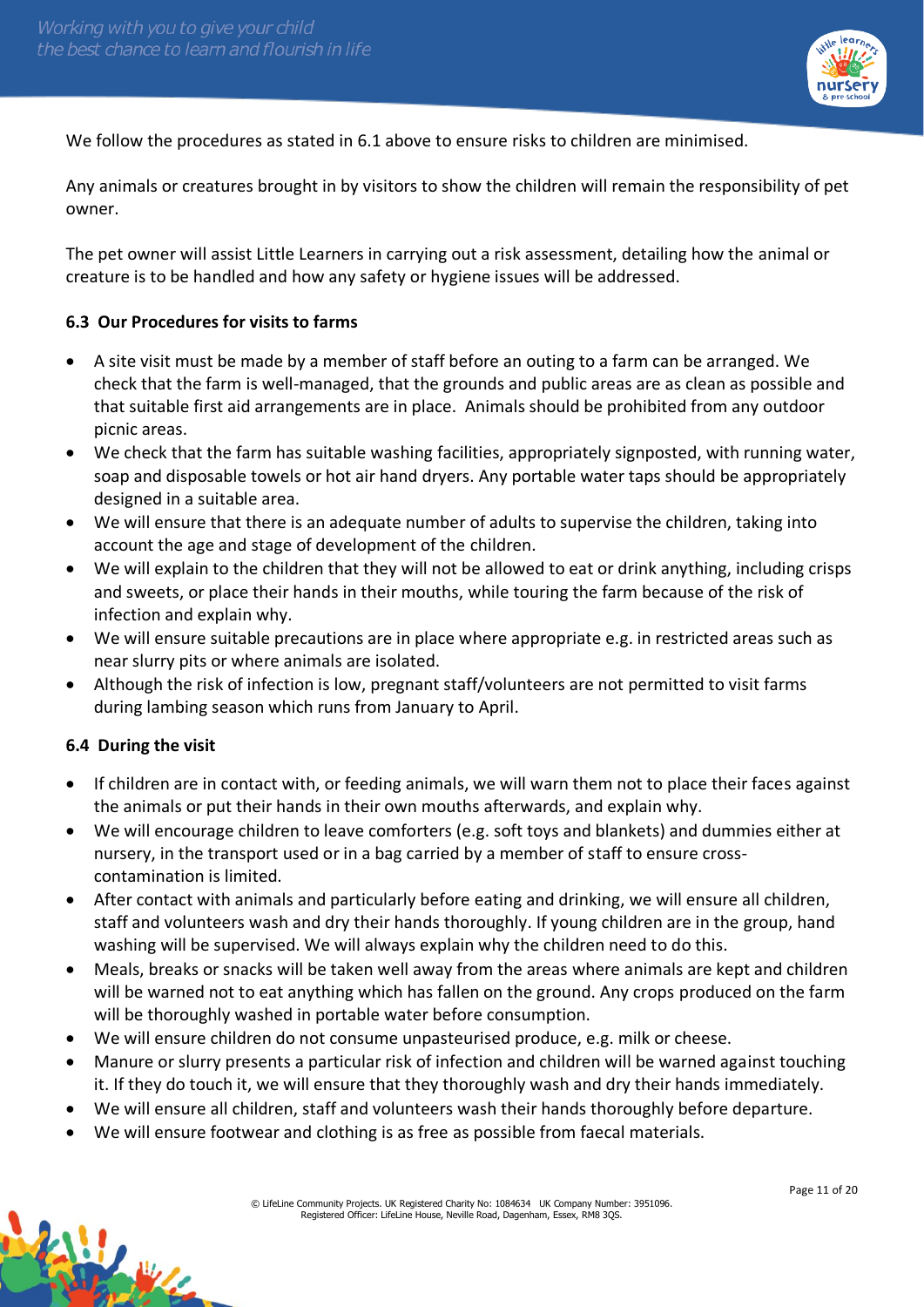# **7. Healthy Workplace**

Little Learners we are committed to providing a workplace which supports and encourages a healthy staff team through staff training, health and safety awareness and supervisions.

### **7.1 Baby room**

- Bottles of formula milk will only be made up as and when the child needs them. These are cooled to body temperature (37°C) and tested with a sterilised thermometer to ensure they are an appropriate temperature for the child to drink safely.
- Following the Department of Health's guidelines, we will only use recently boiled water to make formula bottles (left for no longer than 30 minutes to cool). We will not use cooled boiled water and reheat.
- Bottles and teats will be thoroughly cleaned with hot soapy water and sterilised after use (they will not be washed in the dishwasher).
- Bottles will be disposed of after two hours.
- A designated area is available for mothers who wish to breastfeed their babies or who wish to express milk.
- Labelled mother's breast milk will be stored in the fridge.
- If dummies are used they will be cleaned and sterilised. This also applies to dummies which have been dropped.
- All dummies will be stored in separate labelled containers to ensure no cross- contamination occurs.
- Sterilisers will be washed out daily.

### **7.2 Cleaning**

Little Learners is committed to providing a safe, happy and healthy environment for children to play, grow and learn. Cleanliness is an essential element of this practice. The nursery will be cleaned daily and regular checks will be made to the toilets. These will be cleaned at least daily (more if necessary i.e. at lunchtimes). Nappy changing facilities will be cleaned after every use and potties will be cleaned out after every use. Any mess caused throughout the day will be cleaned up as necessary to ensure that a hygienic environment is provided for the children in our care.

#### **7.3 Dress code**

Staff must follow our dress code at all times. The dress code is detailed in the Staff Conduct of Conduct policy.

#### **7.4 Hot drinks and food**

Hot drinks must only be consumed in the staff room and/or office. No canned drinks, sweets or crisps are to be kept or consumed in the nursery rooms.

#### **7.5 Nursery rooms**

W.

• Staff must be aware of general hygiene in the nursery and ensure that high standards are kept at all times.

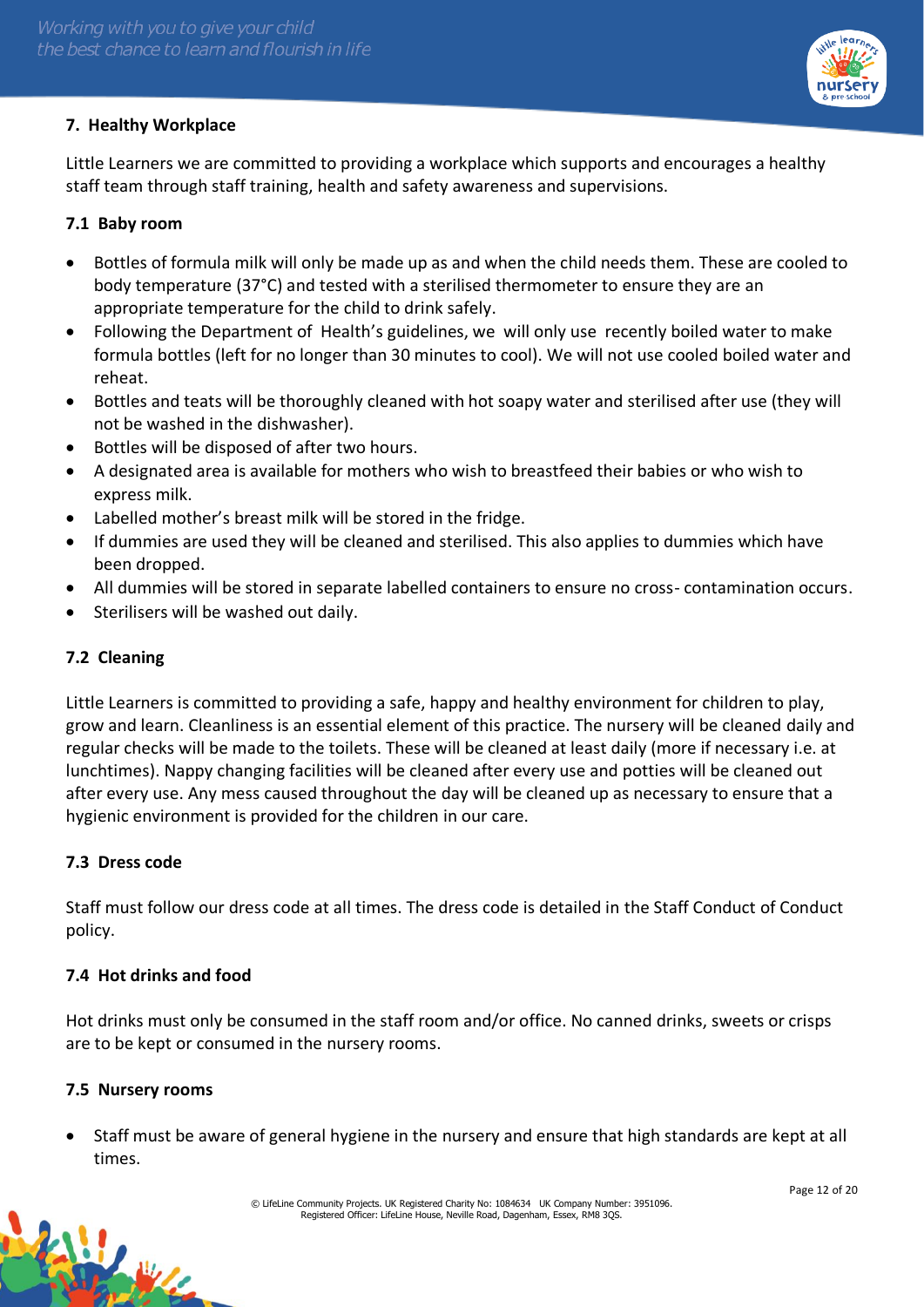

- Toy washing rotas are established in all rooms and recorded.
- Floors will be cleaned during the day when necessary. Vacuum cleaner bags (where used) will be changed frequently.
- Staff are requested to use the appropriate coloured mop for the task or area and mop heads should be washed in a separate wash at least weekly.
- Face cloths are washed on a hot wash after every use and not shared between children.
- Low/high chairs are cleaned thoroughly after every use. Straps and reins are washed weekly or as required.
- Every child should have its own cot sheet which should be washed at the end of every week or whenever necessary.
- All surfaces should be kept clean and clutter free.
- Children will always be reminded to wash their hands after using the bathroom and before meals. Staff should always encourage good hygiene standards, for example, not eating food that has fallen on the floor.
- Children should learn about good hygiene routines and why they need to wash their hands, wipe their noses and cover their mouths when coughing.

# **7.6 Personal hygiene**

Staff must follow the personal hygiene code at all times and encourage children to adopt the same good personal hygiene code themselves.

Hands must be washed before handling food, after using the toilet or toileting children, after playing outside, wiping noses, messy play activities and after contact with animals.

After noses have been wiped the tissue must be disposed of hygienically and hands should be washed.

#### **7.7 Staff breaks**

Staff working more than six hours a day are entitled to a one hour (unpaid) break. It is the responsibility of the Nursery Manager to ensure ratios are maintained at break times.

Staff under 18 require a break of 30 minutes in circumstances where they work 4.5 hours a day. All breaks should be taken away from an employee's normal work area (where this is applicable).

#### **7.8 Staff rooms**

- It is the responsibility of every member of staff to ensure that their staff room is kept clean and tidy.
- Fridges must be cleaned out weekly.
- Microwave must be cleaned after every use.
- Surfaces to be wiped down daily.
- All utensils used for lunch or breaks to be washed and tidied away.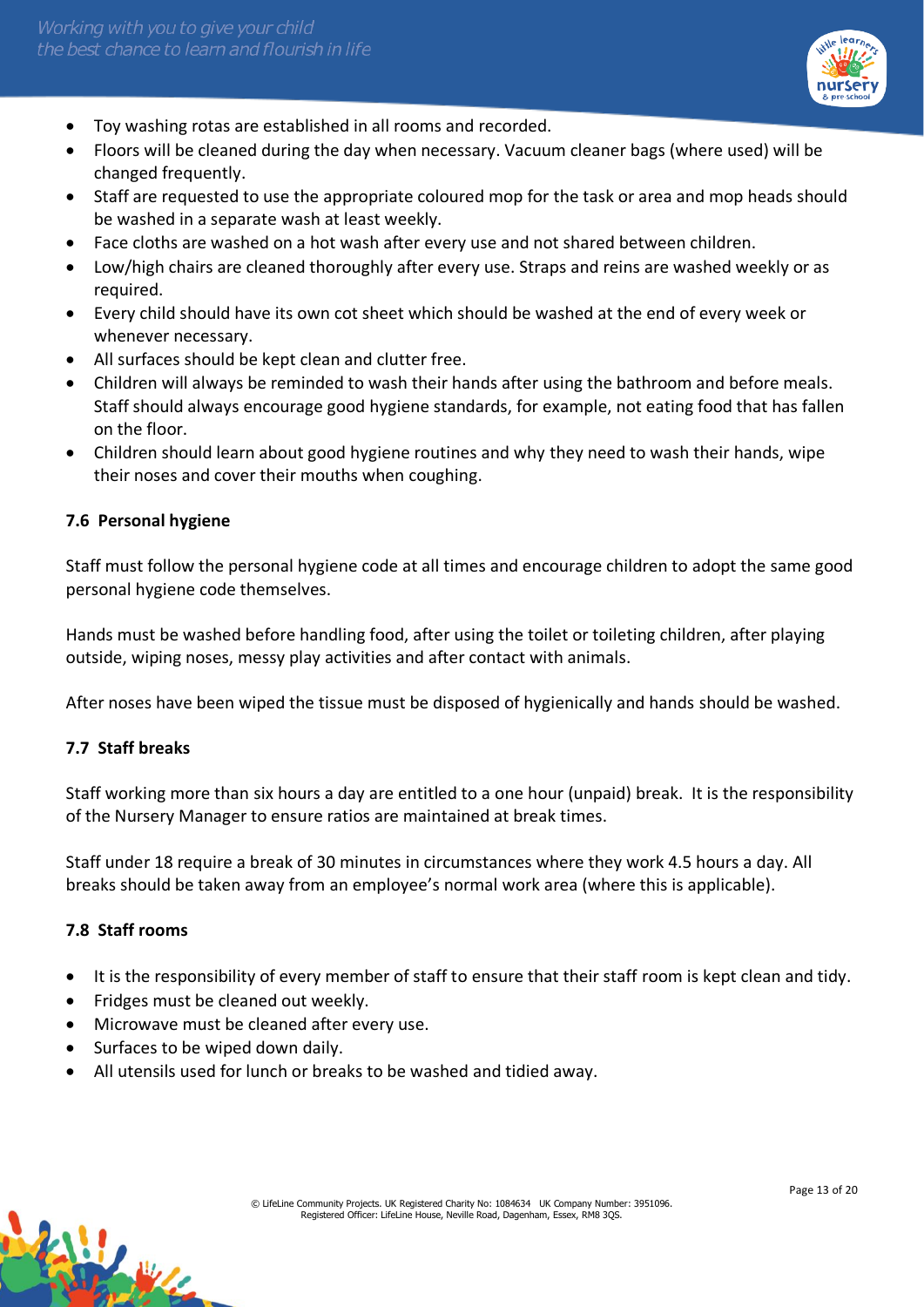# **8. Mains information**

| Elm Park      | Fuse box             | Lockable cupboard under stairs                   |  |
|---------------|----------------------|--------------------------------------------------|--|
|               | Gas point            | Lockable cupboard under stairs                   |  |
|               | Main electricity box | Lockable cupboard under stairs                   |  |
|               | Water stop tap       | Right hand side corner of front downstairs room  |  |
| <b>Ilford</b> | Fuse box             | Plant room (lockable cupboard at the back of the |  |
|               |                      | resources room)                                  |  |
|               | Gas point            | No gas at Ilford                                 |  |
|               | Main electricity box | Plant room (lockable cupboard at the back of the |  |
|               |                      | resources room)                                  |  |
|               | Water stop tap       | Plant room (lockable cupboard at the back of the |  |
|               |                      | resources room)                                  |  |

The locations of main supplies are as follows:

### **9. Manual Handling**

At Little Learners we recognise that staff need to carry out manual handling especially in relation to lifting children. A variety of injuries may result from poor manual handling and staff must all be aware and adhere to the requirements of the following manual handling procedures. We instruct all staff in correct handling techniques and expect them to follow these to minimise the risks of injury.

We know that lifting and carrying children is different to carrying static loads and therefore our manual handling training reflects this. All staff will receive training in manual handling within their first year of employment and will receive ongoing training as appropriate.

#### **9.1 Preventing injuries**

As with other health and safety issues, we recognise that the most effective method of prevention is to remove or reduce the need to carry out hazardous manual handling. Wherever possible, we review the circumstances in which staff have to carry out manual handling and re-design the workplace so that items do not need to be moved from one area to another.

Where manual handling tasks cannot be avoided, for example lifting children and changing nappies, we carry out a risk assessment by examining the tasks and deciding what the risks associated with them are, and how these can be removed or reduced by adding control measures.

Our manual handling assessment considers the following:

- The tasks to be carried out.
- The load to be moved (including moving children).
- The environment in which handling takes place.
- The capability of the individual involved in the manual handling.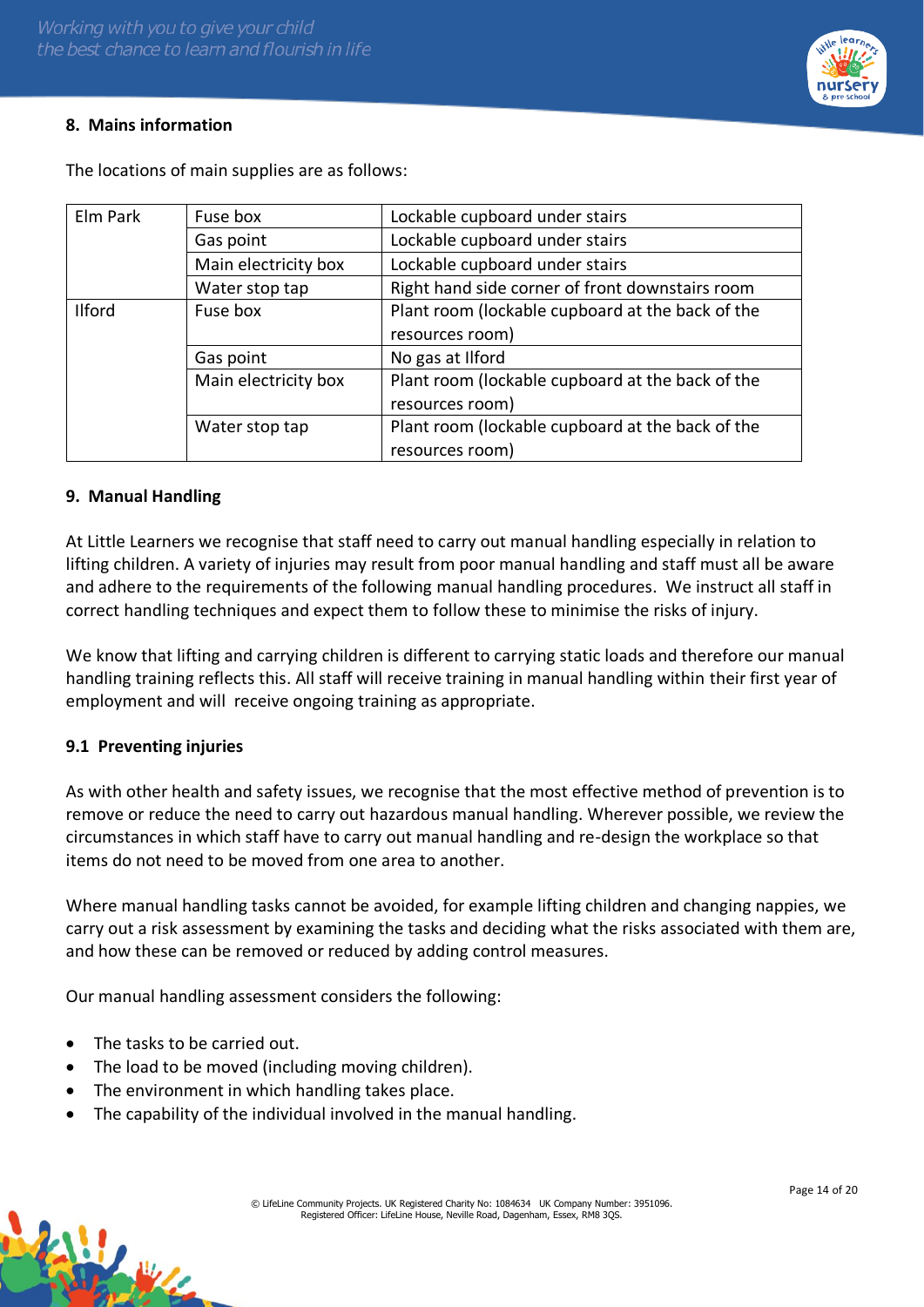

We expect staff to use the following guidance when carrying out manual handling in order to reduce the risk of injury.

### **9.2 Our procedures**

- Think about the task to be performed and plan the lift.
- Consider what you will be lifting, where you will put it, how far you are going to move it and how you are going to get there.
- Never attempt manual handling unless you have read the correct techniques and understood how to use them.
- Ensure that you are capable of undertaking the task people with health problems and pregnant women may be particularly at risk of injury.
- Assess the size, weight and centre of gravity of the load to make sure that you can maintain a firm grip and see where you are going.
- Assess whether you can lift the load safely without help. If not, get help or use specialist moving equipment e.g. a trolley. Bear in mind that it may be too dangerous to attempt to lift some loads.
- If more than one person is involved, plan the lift first and agree who will lead and give instructions.
- Plan your route and remove any obstructions. Check for any hazards such as uneven/slippery flooring.
- Lighting should be adequate.
- Control harmful loads for instance, by covering sharp edges or by insulating hot containers.
- Check whether you need any Personal Protective Equipment (PPE) and obtain the necessary items, if appropriate. Check the equipment before use and check that it fits you.
- Ensure that you are wearing the correct clothing, avoiding tight clothing and unsuitable footwear.
- Consider a resting point before moving a heavy load or carrying something any distance.

# **9.3 Carrying children**

- If the child is old enough, ask them to move to a position where it is easy to pick up them up, and ask them to hold onto you as this will support you and the child when lifting.
- Do not place the child on your hip, carry them directly in front of you in order to balance their weight equally.
- Wherever possible, avoid carrying the child a long distance.
- Where a child is young and is unable to hold onto you, ensure you support them fully within your arms.
- Avoid carrying anything else when carrying a child. Make two journeys or ask a colleague to assist you.
- If a child is struggling or fidgeting whilst you are carrying them, stop, place them back down and use reassuring words to calm the child before continuing.
- Students and pregnant staff members must not carry children.

#### **9.4 Position**

William

Stand in front of the load with your feet apart and your leading leg forward. Your weight should be even over both feet. Position yourself (or turn the load around) so that the heaviest part is next to you. If the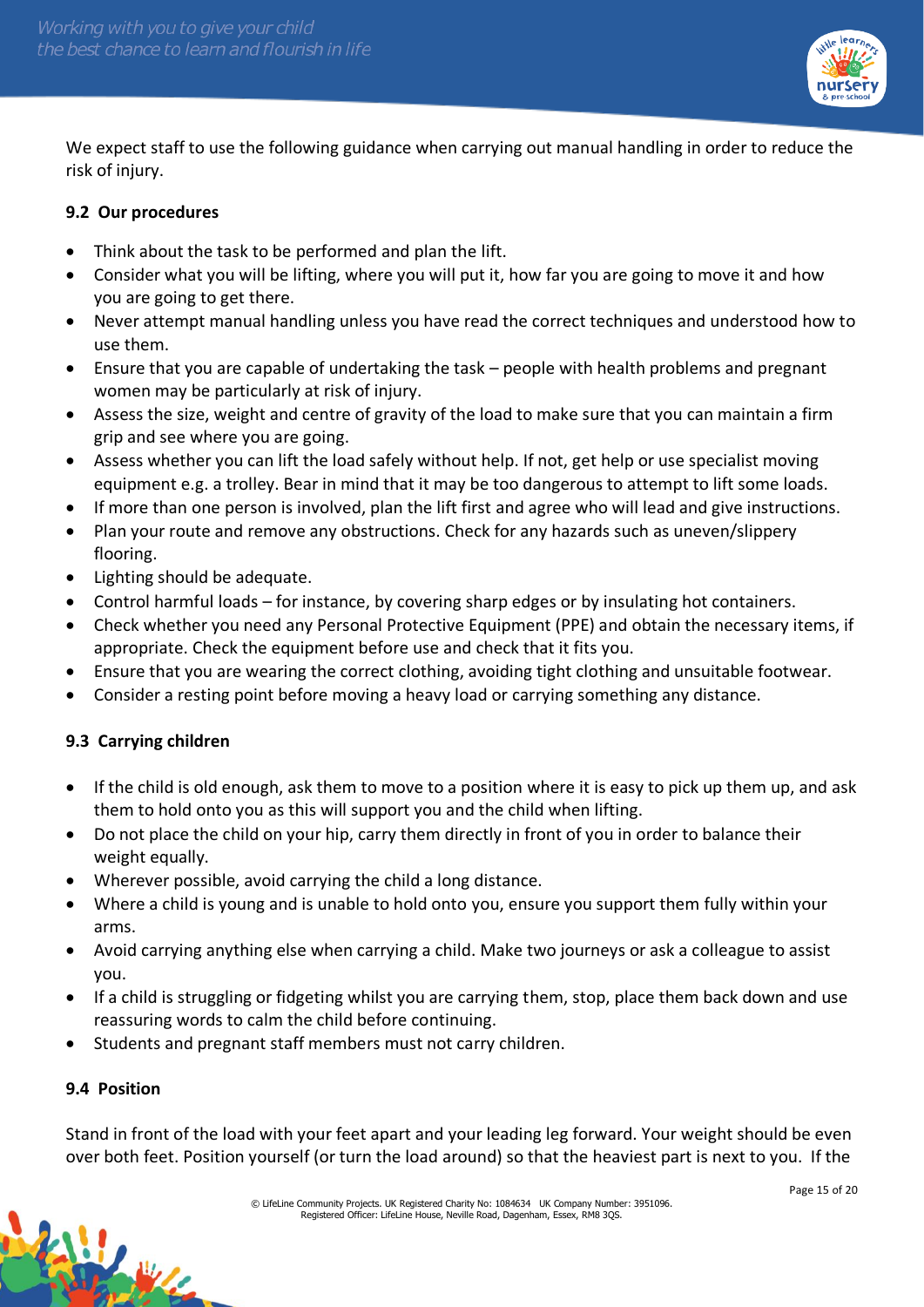

load is too far away, move toward it or bring it nearer before starting the lift. Do not twist your body to pick it up.

### **9.5 Lifting**

Always lift using the correct posture:

- Bend the knees slowly, keeping the back straight.
- Tuck the chin in on the way down.
- Lean slightly forward if necessary and get a good grip.
- Keep the shoulders level, without twisting or turning from the hips.
- Try to grip with the hands around the base of the load.
- Bring the load to waist height, keeping the lift as smooth as possible.

### **9.6 Moving the child or load**

- Move the feet, keeping the child or load close to the body.
- Proceed carefully, making sure that you can see where you are going.
- Lower the child or load, reversing the procedure for lifting.
- Avoid crushing fingers or toes as you put the child or load down.
- If you are carrying a load, position and secure it after putting it down.
- Make sure that the child or load is rested on a stable base and in the case of the child ensure their safety in this new position.
- Report any problems immediately, for example, strains and sprains. Where there are changes, for example to the activity or the load, the task must be reassessed.

#### **9.7 The task**

- Carry children or loads close to the body, lifting and carrying the load at arms length increases the risk of injury.
- Avoid awkward movements such as stooping, reaching or twisting.
- Ensure that the task is well designed and that procedures are followed.
- Try never to lift loads from the floor or to above shoulder height. Limit the distances for carrying.
- Minimise repetitive actions by re-designing and rotating tasks.
- Ensure that there are adequate rest periods and breaks between tasks.
- Plan ahead use teamwork where the load is too heavy for one person.

#### **9.8 The environment**

- Ensure that the surroundings are safe. Flooring should be even and not slippery, lighting should be adequate, and the temperature and humidity should be suitable.
- Remove obstructions and ensure that the correct equipment is available.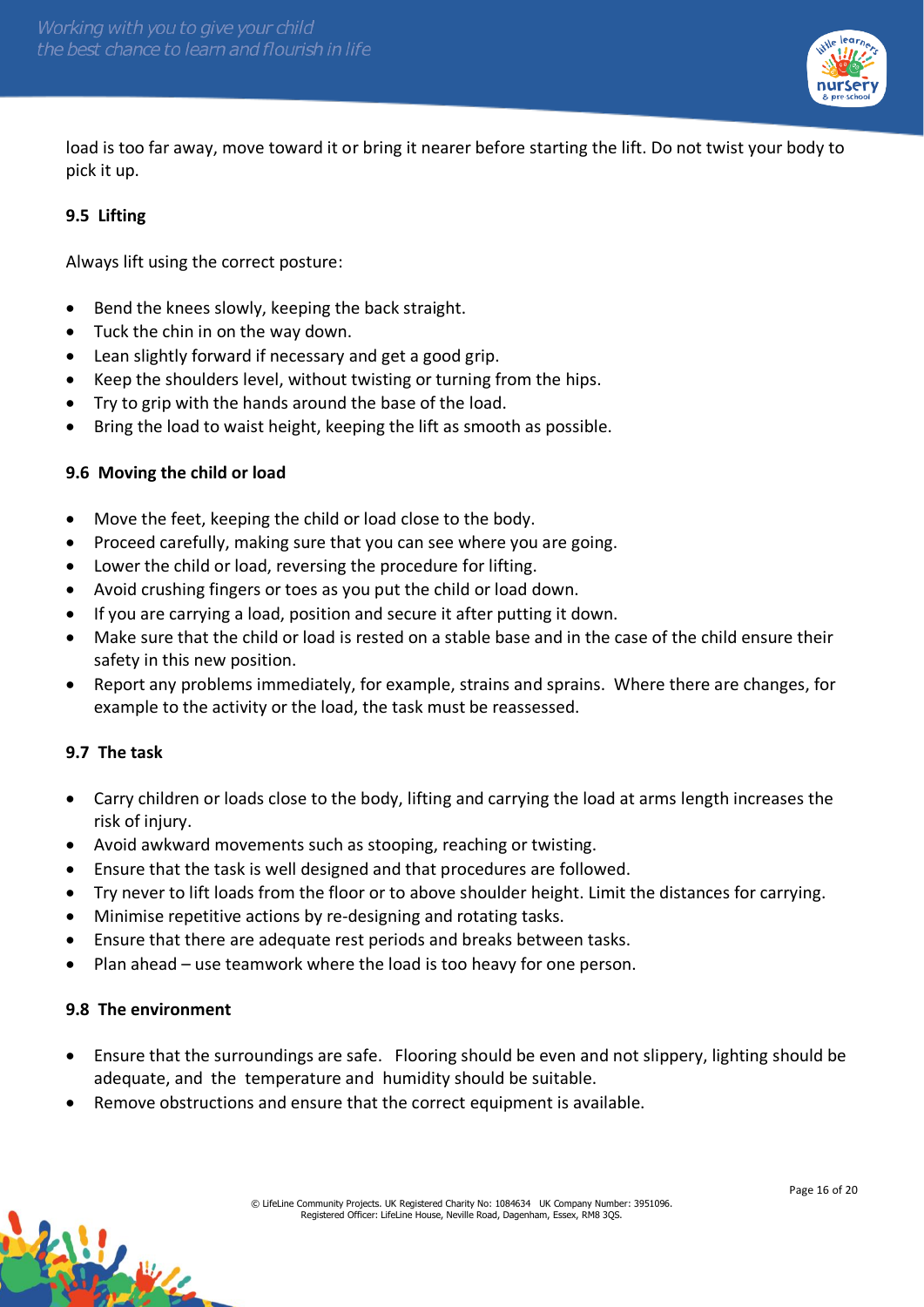# **9.9 The individual**

- Never attempt manual handling unless you have been trained and given permission to do so.
- Ensure that you are capable of undertaking the task people with health problems and pregnant women may be particularly at risk of injury.
- Where applicable, and depending on the age/stage as appropriate, encourage children to use ladders up to the changing table for nappy changes rather than lifting. Where this is not appropriate always follow the lifting process.
- Use cots with a drop down side and avoid bending to lift babies from their cot.

### **10. No Smoking Policy**

At Little Learners we comply with health and safety regulations and the safeguarding and welfare requirements of the Early Years Foundation Stage in making our setting a no-smoking environment, both indoors and outdoors.

We are committed to promoting children's health and well- being. This is of the upmost importance for the nursery. Smoking has proved to be a health risk and therefore in accordance with legislation, the nursery operates a strict no smoking policy within its buildings and grounds. It is illegal to smoke in enclosed places. We respect that smoking is a personal choice, although as an organisation we support healthy lifestyles.

#### **10.1 Our Procedures**

- All persons must abstain from smoking while on the premises. This applies to staff, students, parents, carers, contractors and any other visitors to the premises.
- Staff accompanying children outside the nursery are not permitted to smoke.
- Staff must not smoke while wearing nursery uniform as it is essential that staff are positive role models to children and promote a healthy lifestyle. If staff choose to smoke during breaks they are asked to change into their own clothing and smoke away from the main entrance.
- We also request that parents accompanying nursery children on outings refrain from smoking while caring for the children.

This policy also applies to vaping and electronic cigarettes.

#### **11. Outings**

The nursery has a separate, comprehensive Outings policy relating to outings, which incorporates all aspects of health and safety procedures including the arrangements for transporting and the supervision of children when away from the nursery.

#### **12. Risk Assessment**

• At Little Learners we ensure we take all reasonable steps to ensure staff and children in our care are not exposed to risks. We do this by identifying potential risks and the actions we take to reduce and manage risks.

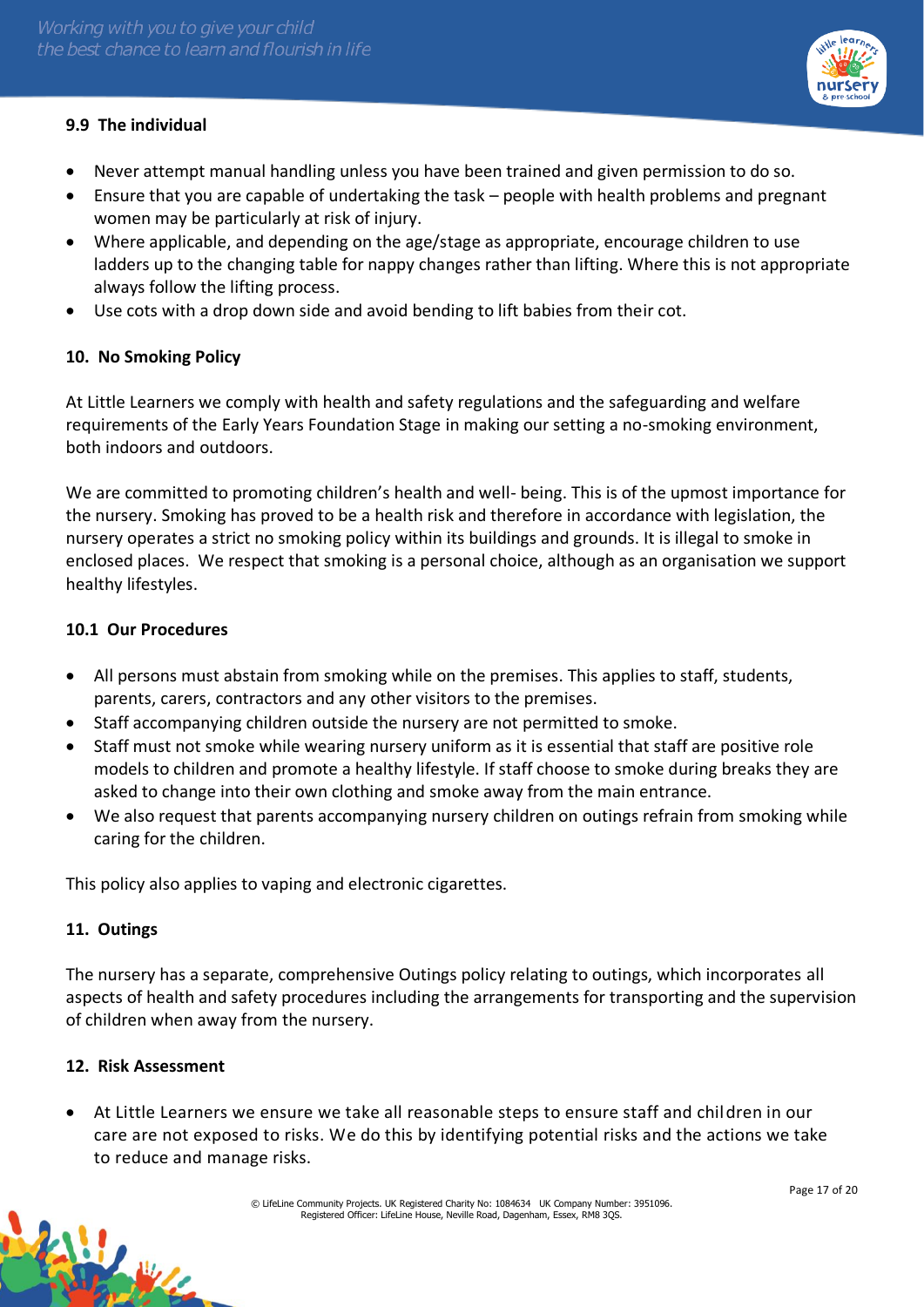

- Our risk assessment process includes determining where it is helpful to make some written risk assessments in relation to specific issues, to inform staff practice, and to demonstrate how we are managing risks if asked by parents and/or carers and inspectors.
- Risks assessments are completed using a simple five-step process that can be completed by any suitably trained member of staff (or an appropriate third party). The five-step risk assessment process is shown below:

| Step 1: Identification of a risk | Where is it and what is it?                                     |
|----------------------------------|-----------------------------------------------------------------|
| Step 2: Who is at risk           | Staff, children, parents, cleaners, contractors etc?            |
| Step 3: Level of risk            | Assess whether the level of a risk is high, medium, low. This   |
|                                  | takes into account both the likelihood of it happening, as well |
|                                  | as the possible impact if it did.                               |
| Step 4: Control measures to      | What will you need to do, or ensure others will do, in order to |
| reduce/eliminate risk            | reduce that risk?                                               |
| Step 5: Monitoring and review    | How do you know if what you have said is working, or is         |
|                                  | thorough enough? If it is not working, it will need to be       |
|                                  | amended, or maybe there is a better solution.                   |

- We carry out written risk assessments and review them regularly (at least annually).
- When circumstances change in the nursery, e.g. a significant piece of equipment is introduced, we review our current risk assessment or conduct a new risk assessment dependent on the nature of this change.
- The following risk assessments are made available to staff on SharePoint:
	- o Activities and Games
	- o Asbestos (where relevant)
	- o Building
	- o Fire
	- o First Aid
	- o Legionella
	- o Manual Handling
	- o Working at Height
	- o Parents on Site
- In addition to the above risk assessments, our staff also conduct daily risk assessments of children's rooms and outdoor areas.
- All outings away from the nursery are individually risk assessed. For more details, refer to the Outings policy.

#### **13. Room temperatures**

- Staff should be aware of room temperatures in the nursery and should ensure that they are suitable at all times.
- There is a thermometer in each room and temperatures are recorded.
- Staff must always be aware of the dangers of babies and young children being too warm or too cold.
- Temperatures should not fall below 18°C in the baby rooms and 16°C in all other areas.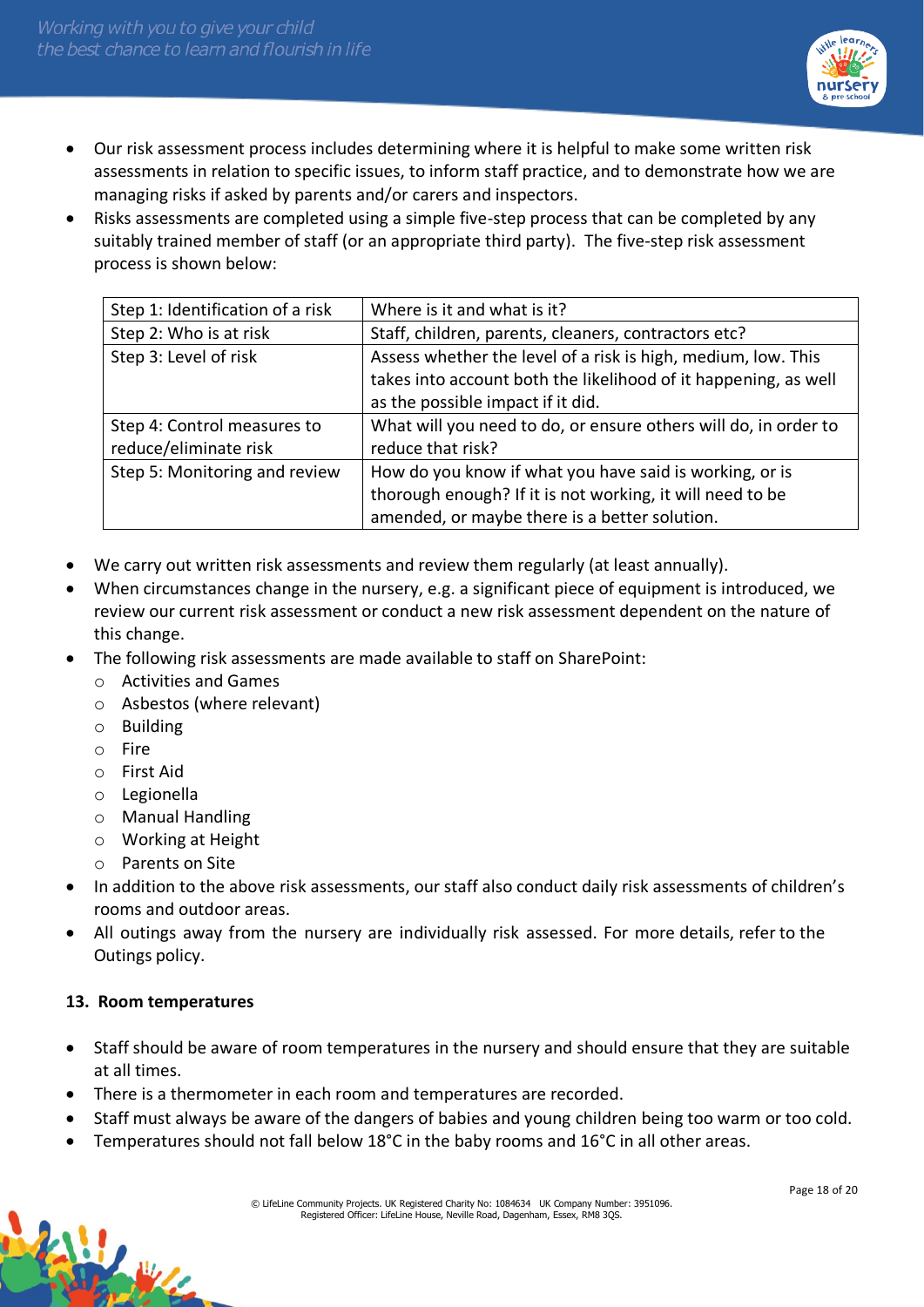

• Where fans are being used to cool rooms, great care must be taken with regard to their positioning.

### **14. Safety Checks**

Little Learners makes sure the nursery is a safe environment for children, parents, staff and visitors by carrying out safety checks on a regular basis in accordance with the timescales set out in the nursery checklists. These include daily checks of the premises, indoors and outdoors, and all equipment and resources before the children access any of the areas. The checks are recorded to show any issues and solutions.

All staff should be aware of potential hazards in the nursery environment and monitor safety at all times.

#### **15. Water supplies**

- A fresh drinking supply is available and accessible to all children, staff and visitors.
- All hot water taps accessible to children are thermostatically controlled to ensure that the temperature of the water does not exceed 43°C.

#### **16. Workstation and display screen equipment**

At Little Learners we take the welfare of our employees seriously and put safeguards in place to help protect the health and safety of all employees. This includes any staff who are required to undertake office duties as part of their role including those that may involve sitting at a computer.

We carry out risk assessments to assess any health and safety risks to employees carrying out office duties and provide appropriate equipment for their role.

Staff using computers can help to prevent health problems in the office by:

- Sitting comfortably at the correct height with forearms parallel to the surface of the desktop and eyes level with the top of the screen.
- Maintaining a good posture.
- Avoiding repetitive and awkward movements by using a copyholder and keeping frequently used items within easy reach.
- Changing position regularly.
- Using a good keyboard and mouse technique with wrists straight and not using excessive force.
- Making sure there are no reflections or glare on screens by carefully positioning them in relation to sources of light.
- Adjusting the screen controls to prevent eyestrain.
- Keeping the screen clean.
- Reporting to their manager any problems associated with use of the equipment.
- Planning work so that there are breaks away from the workstation.